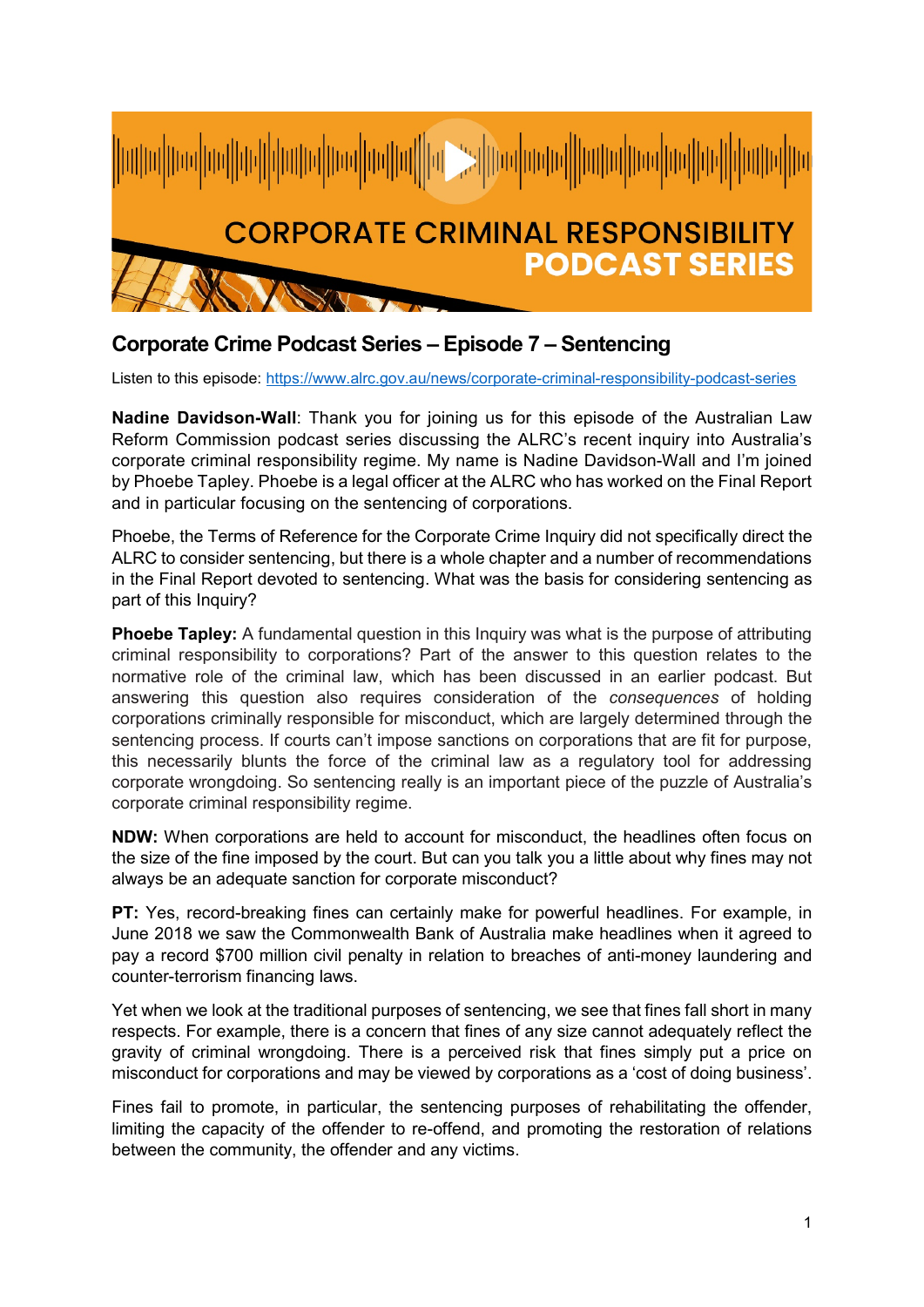It is often suggested that imposing significant fines, like in the CBA case, has a strong deterrent effect on both the convicted corporation and its competitors. But there is a significant body of literature that suggests that setting a fine at a level that will deter corporate crime is a fraught exercise. For a number of reasons, it cannot be assumed that imposing a fine that outstrips any advantages gained by criminal conduct will have a deterrent effect on corporate crime.

**NDW:** Given that corporations are artificial entities that have 'no soul to damn, no body to kick', what options are there other than imposing fines?

**PT:** The ALRC recommends empowering courts to impose a range of non-monetary penalties when sentencing corporations.

For example, the court could order a corporation to take certain corrective actions to identify and address the cause of the offending. That might look like the corporation undertaking a review of its compliance program, taking internal disciplinary actions and implementing internal reforms. The court could also order that the corporation pay the costs of a courtappointed monitor who would oversee compliance with the corrective action order and report back to the court. You can see how this kind of order would be particularly well suited to the sentencing purpose of rehabilitating the offender and reducing the likelihood of reoffending. It could also be seen to have a punitive and deterrent effect because it would constrain the autonomy of the corporation's officers to direct the corporation's internal affairs.

Empowering courts to impose these kinds of non-monetary penalties in addition to or, in appropriate instances, instead of fines would ensure that the court has the flexibility to impose a sentence that is fit for purpose.

We do already have provision for some of these types of orders in offence-creating statutes, but their availability and application is fairly limited. So the ALRC recommends the introduction of a general power to make these orders in the *Crimes Act*, which would limit duplication, gaps and inconsistencies across the Commonwealth Statute Book.

**NDW:** And what about if none of these orders are fit for purpose?

**PT:** That's where dissolution of a corporation may come into play. In addition to the power to make the types of orders we just discussed, the ALRC recommends that courts should have the power to dissolve, or wind up, a corporation that has been convicted on indictment of a Commonwealth criminal offence – so corporate capital punishment if you will. This power would, however, only be exercisable in circumstances where the court is satisfied that dissolving the corporation represents the only appropriate sentencing option in all the circumstances. This is consistent with restrictions on sentencing individual offenders to a term of imprisonment, which is appropriate because, like imprisonment, dissolution is an extreme penalty.

The ALRC also recommends a consequential power to disqualify persons from managing corporations for a period of time, which is intended to ensure that a dissolution order is not defeated by those responsible for the dissolved corporation recommencing activities through a new corporate entity.

**NDW**: The ALRC also makes a recommendation in relation to debarment. How does debarment differ from the non-monetary penalty orders that might be imposed by a court under the ALRC's recommendations?

**PT:** If a national debarment regime were introduced, debarment from government contracts would be a potential administrative consequence of a corporation being convicted of a criminal offence rather than a court-imposed penalty.